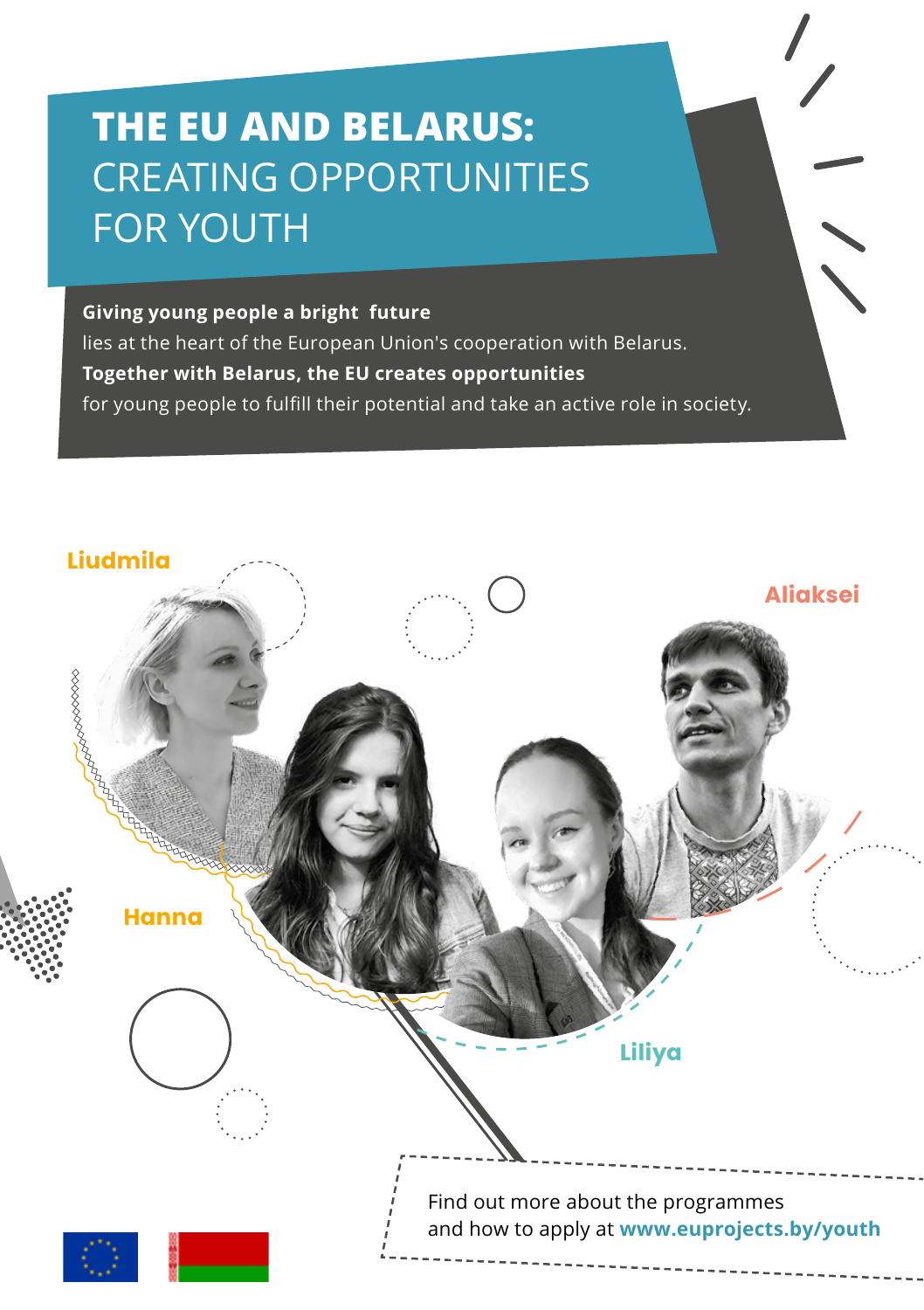## **Study, work and make friends in Europe**

Since 2014, more than 1500 young people and academic staff from Belarus have received *Erasmus+* scholarships to study, train, teach and connect with other young people in Europe. You, too, can apply for an *Erasmus+* scholarship to:

- Study one semester at a university in the EU
- Graduate with a joint Master's degree from universities in at least two European countries
- Gain work experience as a trainee in a European company or organisation
- Take part in a short-term group exchange to meet young people from the EU and engage in joint activities

#### *Programme: Erasmus+*

*Location: European Union + Norway, Iceland, Turkey, North Macedonia, Liechtenstein, Serbia*

## **Earn a university degree in Lithuania**

The *European Humanities University* in Vilnius offers undergraduate, graduate and doctorate study programmes inhumanities, social sciences and art. More than 3200 students, most of them from Belarus, have already graduated from the university. Critical thinking and civic engagement are at centre of the EHU's teaching and learning experience, and students are encouraged to develop innovative ideas and projects. All graduates receive diplomas recognised across Europe and North America.

*Programme: European Humanities University Location: Lithuania*

#### **Become a volunteer in Europe**

Volunteering in a European organisation is a unique opportunity for you to gain work experience, learn new skills and improve your proficiency in foreign languages. You will receive a monthly allowance as well as accommodation and meals. After completing the programme, you will obtain a certificate valid across the European Union. Volunteering projects take place in many different areas including youth work, cultural activities, social care and environmental protection.

*Programme: European Solidarity Corps Location: European Union*

# **Study at a European school in Georgia**

The *Eastern Partnership European School* was established in 2018 in Tbilisi for students from all Eastern partner countries, including Belarus. If you are a student aged 16-17 you are eligible for a one-year scholarship. The scholarship will be renewed for a second and last year based on your academic performance. At the end of the two-year study cycle graduates receive an International Baccalaureate (IB) Diploma with a specialisation in European Studies.

*Programme: Eastern Partnership European School*

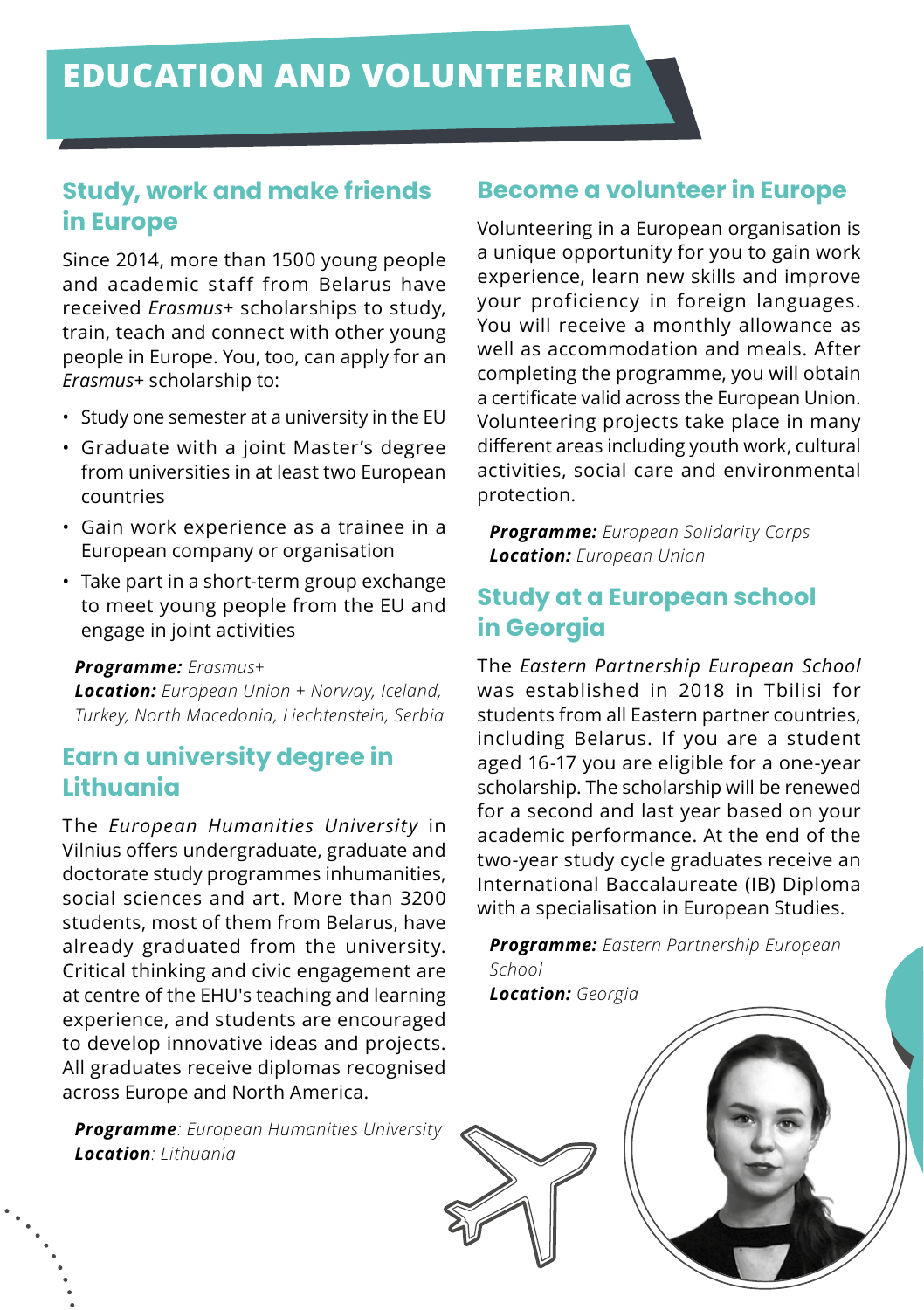#### **Develop partnerships in Europe**

The *MOST* mobility scheme allows Belarusian professionals to establish contacts with counterparts in Europe. *MOST* is popular among professionals employed in science and technology but also in culture, education, tourism, health and other spheres. More than 3150 people have already taken part in professional events or short-term exchanges in Europe. Take advantage of this opportunity to expand your professional network, develop new partnerships and grow your business.

*Programme: MOST Location: European Union*

# **Make your engineering project a reality**

Fully equipped laboratories were established at two universities in Minsk in 2018 to encourage innovation and support job creation among aspiring engineers. You are an engineering student? Then visit the laboratories to develop prototypes and present your projects to entrepreneurs.

*Programme: Fablab Location: Minsk*

*"Studying abroad was a life-changing experience for me. It gave me the feeling that I belong to a global community, and it made me want to have an impact and to inspire others."*

Liliya, *ERASMUS+*

#### **Create your agricultural business**

If you live in a small town or a village in the Minsk, Homieĺ or Viciebsk regions, you may have access to training in how to create and run an agricultural business under the "*EU4Youth*: *School Garden for agricultural entrepreneurship*" project. Thanks to industrial incubators and gardens established in local schools, you will have a chance to learn about organic farming, build your entrepreneurial skills and improve your chances of finding employment in the agricultural sector. Become one of the 6000 young people who will benefit from this unique programme.

*Programme: EU4Youth Location: Minsk, Homieĺ and Viciebsk regions*

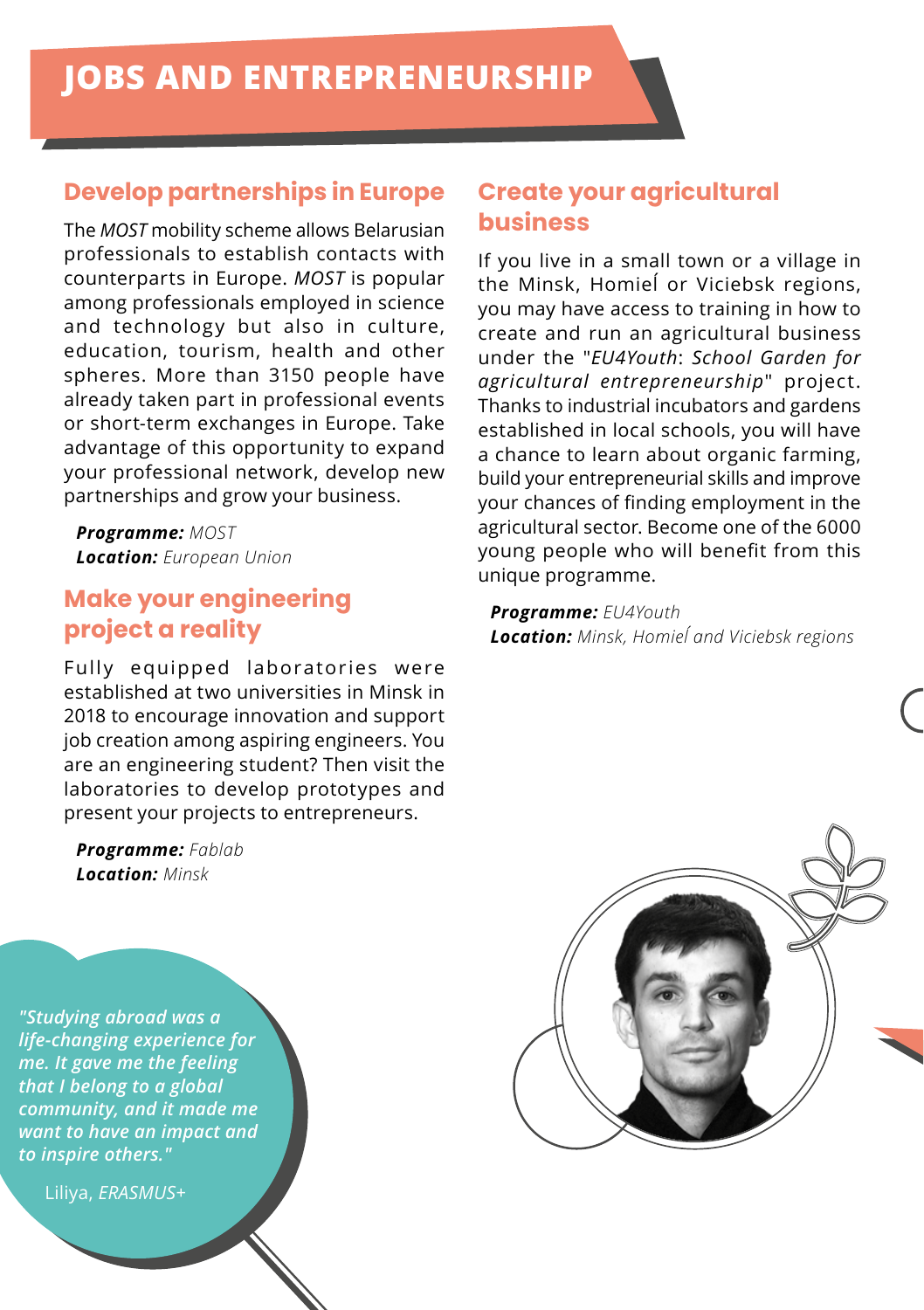#### **Develop your potential**

If you live in a rural area of the Mahilioŭ and Homieĺ regions, the "*EU4Youth: Fostering potential for greater entrepreneurship*" project offers you opportunities for non-formal learning courses, professional orientation workshops, job fairs, the possibility to participate in an international Leadership Academy and a "training kit" on youth entrepreneurship to help you develop your entrepreneurial ideas.

*Programme: EU4Youth Location: Mahilioŭ and Homieĺ regions*

#### **Improve your job prospects**

Acquire essential skills and enter the labour market with the help of the "*EU4Youth: Employability and stability*" project. Participating young people from disadvantaged backgrounds will have a chance to take an internship, get support in developing their business proposals and look for funding to establish their own start-up.

*Programme: EU4Youth Location: Minsk, Minsk region*

*"We found more than 10 potential partners in Germany and other countries. One of them now already works with us and brings tourists to Belarus."*

Aliaksei, *MOST programme*

#### **Develop green skills**

Are you interested in environmental protection, energy efficiency and green technologies? A new training centre at the Eco-techno-park in Volma offers stateof-the-art training to both students and professionals. The training courses are conducted in modern laboratories and are open to secondary-school, college and university students as well as professionals and young people undergoing vocational training.

*Programme: Employment and Vocation Education and Training in Belarus Location: Volma (Minsk region)*



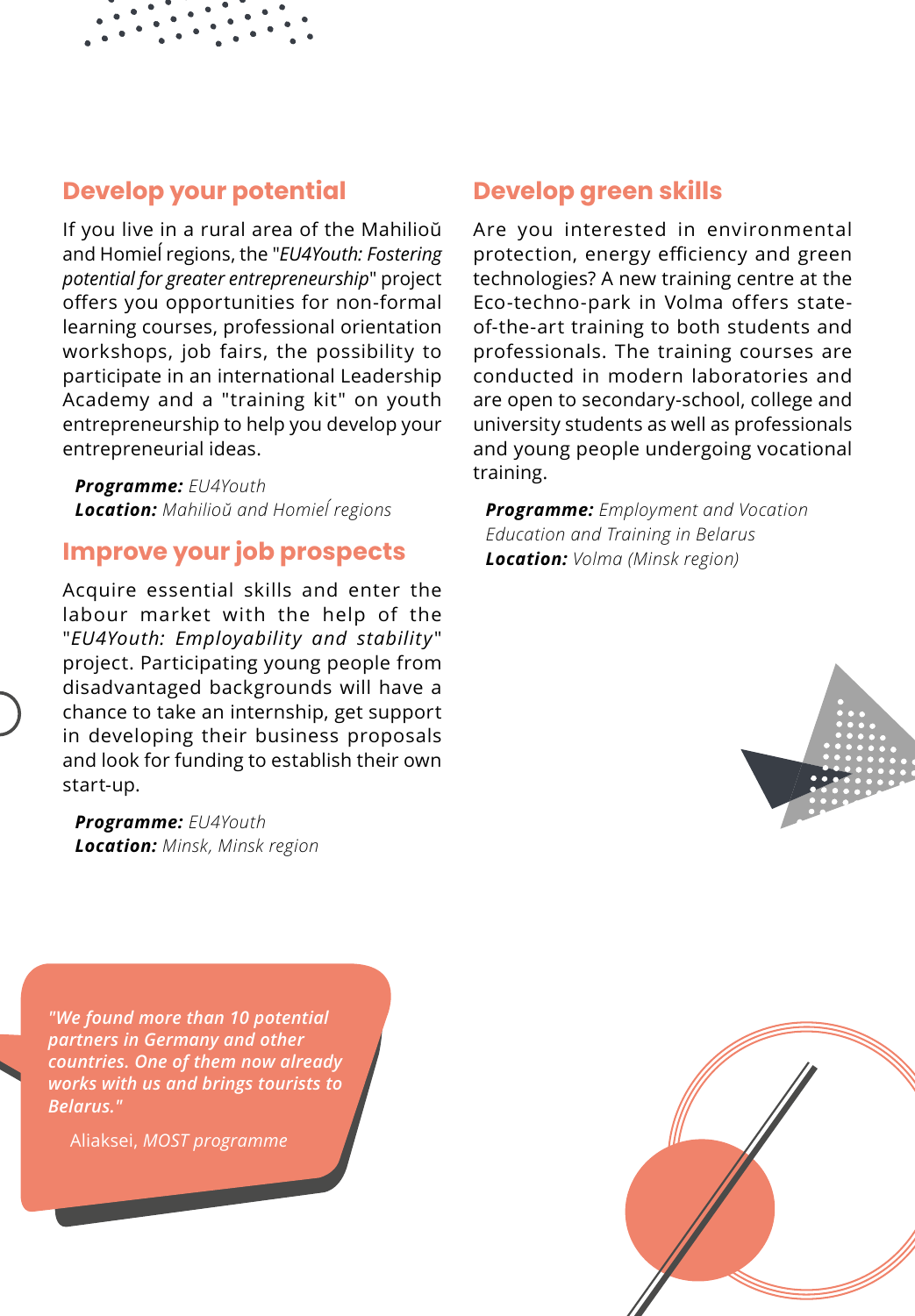# **Represent Europe and meet like-minded youths**

The *Young European Ambassadors* initiative brings together young people aged 16-25 from European Union and Eastern partner countries. The ambassadors encourage local youth engagement, share experiences and discuss matters of concern to young people. There are currently 47 *Young European Ambassadors* in Belarus who are actively involved in EU-related activities at home and abroad. Join the network!

*Programme: Young European Ambassadors Location: Belarus, European Union and Eastern Partnership countries*

#### **Support your community**

Are you passionate about strengthening civic engagement and making positive changes in your community? The *Eastern Partnership Civil Society Fellowship*  programme allows you to develop your leadership skills and take an active role in society. Fellows take part in actions addressing the needs of local communities in areas such as youth work, the fight against corruption, capacity-building for civil society, e-services for better governance and much more.

*Programme: Eastern Partnership Civil Society Fellowship Programme Location: Belarus, European Union*

*"I'm truly grateful to the initiative for giving me the opportunity to meet and work with young activists who are passionate and ambitious about bringing change to their communities."*

> Hanna, *Young European Ambassadors*



*"Participation in this fellowship scheme is an excellent opportunity for me to boost my leadership skills, meet new people from the six countries, and establish new partnerships."*

Liudmila, *Eastern Partnership Civil Society Fellowship*